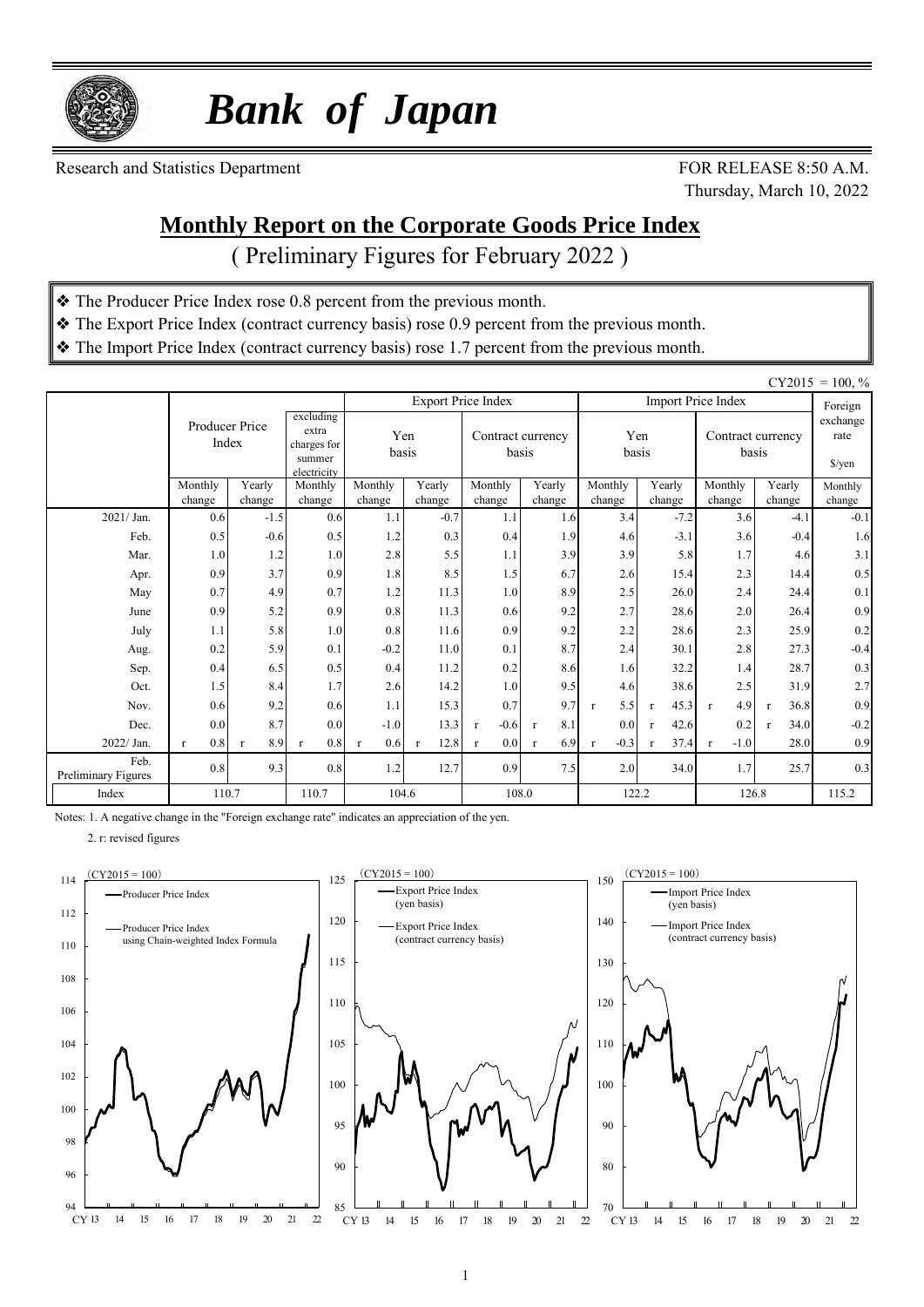(Commodities contributing to the monthly changes in February 2022)

| Producer Price Index                     |                           | Monthly change 0.8%                                                                                  |  |  |  |  |  |
|------------------------------------------|---------------------------|------------------------------------------------------------------------------------------------------|--|--|--|--|--|
| Groups                                   | Contribution<br>to change | Commodities                                                                                          |  |  |  |  |  |
| Petroleum & coal products                | 0.22%                     | Gasoline, Gas oil, Fuel oil A                                                                        |  |  |  |  |  |
| Electric power, gas & water              | 0.22%                     | Industrial extra high tension power, Commercial high tension power,<br>Industrial high tension power |  |  |  |  |  |
| Chemicals & related products             | 0.08%                     | Xylene, Benzene, Para-xylene                                                                         |  |  |  |  |  |
| Nonferrous metals                        | 0.05%                     | Aluminum alloy die castings, Unwrought copper, Unwrought primary &<br>secondary aluminum alloys      |  |  |  |  |  |
| Scrap & waste                            | 0.03%                     | Iron & steel scrap, Aluminum & aluminum alloy scrap                                                  |  |  |  |  |  |
| Agriculture, forestry & fishery products | $0.02\%$                  | Chicken eggs, Pork, Cooked & dried whitebait                                                         |  |  |  |  |  |
| Iron & steel                             | 0.02%                     | Light steel bars, Cold rolled stainless steel sheets, Iron castings for<br>machinery                 |  |  |  |  |  |
| Beverages & foods                        | 0.02 %                    | Buns, Flakes of dried bonito, Wheat flour                                                            |  |  |  |  |  |
| Pulp, paper & related products           | $0.02\%$                  | Linerboard, Corrugated medium                                                                        |  |  |  |  |  |
| Other manufacturing industry products    | 0.01%                     | Planograph printed matter, Wood cabinets & shelves, Wooden desks, tables<br>& chairs                 |  |  |  |  |  |

| Export Price Index (contract currency basis)                 |                           | Monthly change 0.9%                                                                                                                       |  |  |  |  |
|--------------------------------------------------------------|---------------------------|-------------------------------------------------------------------------------------------------------------------------------------------|--|--|--|--|
| Groups                                                       | Contribution<br>to change | Commodities                                                                                                                               |  |  |  |  |
| Other primary products & manufactured goods                  | 0.36%                     | Gas oil, Jet fuel oil & kerosene, Gasoline                                                                                                |  |  |  |  |
| Chemicals & related products                                 | 0.26%                     | Para-xylene, Xylene, Styrene monomer                                                                                                      |  |  |  |  |
| Transportation equipment                                     | 0.18 %                    | Standard passenger cars (gasoline cars), Passenger vehicles (hybrid & clean<br>energy vehicles), Motor vehicle air conditioner parts      |  |  |  |  |
| Metals & related products                                    | 0.16%                     | Iron & steel scrap, Unwrought gold, Unwrought copper                                                                                      |  |  |  |  |
| General purpose, production & business oriented<br>machinery | 0.06%                     | Semiconductor manufacturing equipment, Excavators, Metal valves                                                                           |  |  |  |  |
| Electric & electronic products                               | $-0.05$ %                 | MOS integrated circuits (except MOS memory integrated circuits), Resistors<br>for electronic equipment, Switches for electronic equipment |  |  |  |  |

| Import Price Index (contract currency basis)                 |                           | Monthly change 1.7%                                                                                                                                       |  |  |  |  |
|--------------------------------------------------------------|---------------------------|-----------------------------------------------------------------------------------------------------------------------------------------------------------|--|--|--|--|
| Groups                                                       | Contribution<br>to change | Commodities                                                                                                                                               |  |  |  |  |
| Petroleum, coal & natural gas                                | 3.03 %                    | Crude petroleum, Liquefied natural gas, Coal for coke making                                                                                              |  |  |  |  |
| Beverages & foods and agriculture products for food          | 0.13%                     | Palm oil, Coffee beans, Corn                                                                                                                              |  |  |  |  |
| General purpose, production & business oriented<br>machinery | 0.03%                     | Metal valves                                                                                                                                              |  |  |  |  |
| Other primary products & manufactured goods                  | 0.02%                     | Bleached paper kraft pulp, Coated printing paper, Toys                                                                                                    |  |  |  |  |
| Transportation equipment                                     | 0.01%                     | Standard passenger cars (gasoline cars), Motor vehicle parts (except internal<br>combustion engines), Passenger vehicles (hybrid & clean energy vehicles) |  |  |  |  |
| Metals & related products                                    | $-1.49%$                  | Iron ores, Hot rolled steel strips, Ferro-silicon                                                                                                         |  |  |  |  |
| Chemicals & related products                                 | $-0.03$ %                 | Antineoplastic agents, Bio-ETBE, Methanol                                                                                                                 |  |  |  |  |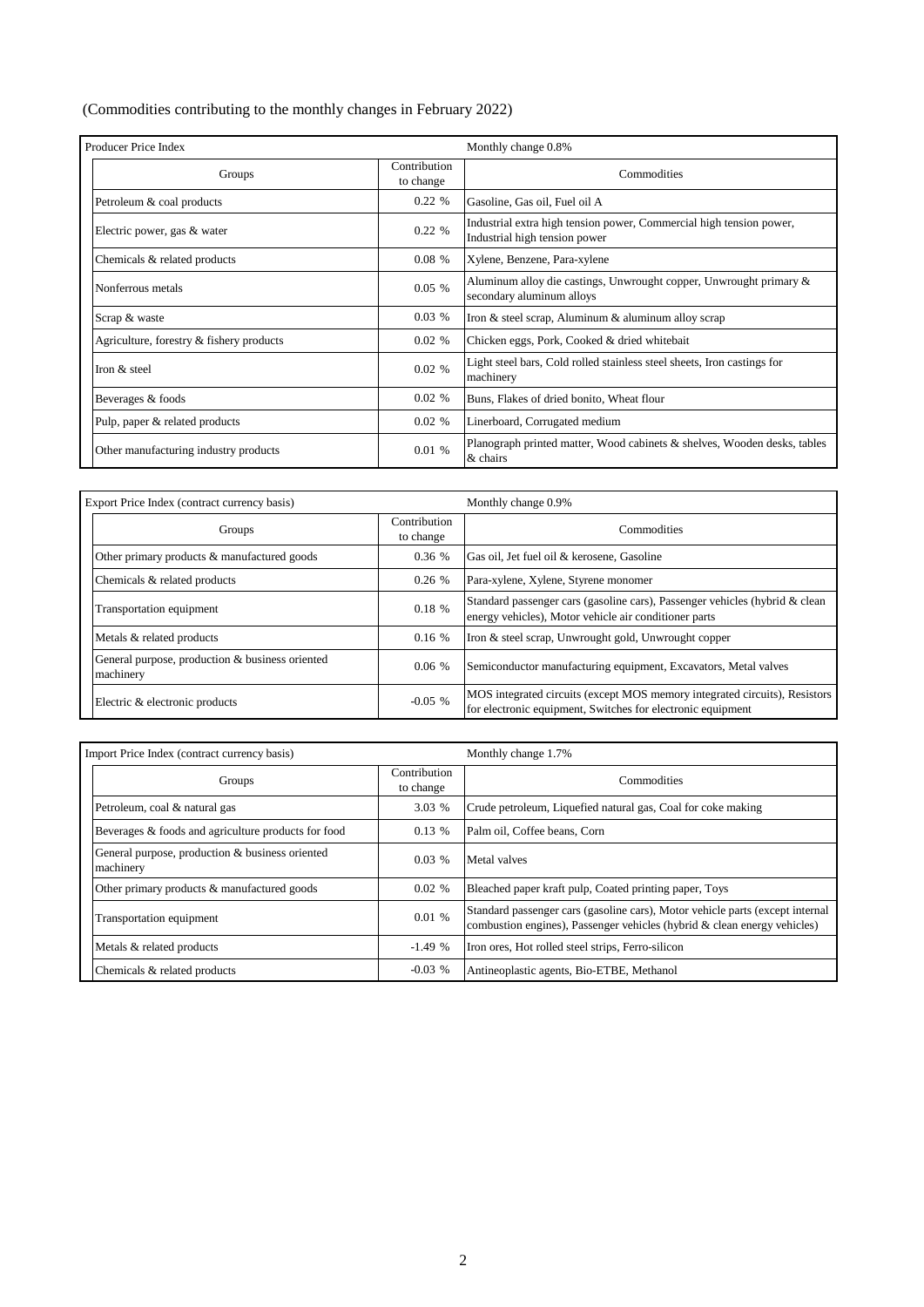### Producer Price Index ( Preliminary Figures for February 2022 )

 $CY2015 = 100, \%$ 

|                                                |         |       | Monthly               |         |                            |                  |             |                   |
|------------------------------------------------|---------|-------|-----------------------|---------|----------------------------|------------------|-------------|-------------------|
|                                                | Weight  | Index | Previous<br>month     | change  | Previous<br>$\mbox{month}$ | Yearly<br>change |             | Previous<br>month |
| All commodities                                | 1,000.0 | 110.7 | 109.8<br>$\mathbf{r}$ | $0.8\,$ | 0.8<br>$\bf r$             | 9.3              | $\bf r$     | 8.9               |
| excluding extra charges for summer electricity | 1,000.0 | 110.7 | 109.8<br>$\mathbf{r}$ | 0.8     | 0.8<br>$\bf r$             | 9.3              | $\bf r$     | 8.9               |
| Beverages & foods                              | 141.6   | 106.7 | 106.5                 | 0.2     | 0.3                        | 3.3              |             | 3.4               |
| Textile products                               | 9.6     | 105.5 | 104.9<br>$\bf r$      | 0.6     | 0.0<br>$\bf r$             | 2.0              | $\bf r$     | 2.4               |
| Lumber & wood products                         | 9.2     | 166.7 | 166.3<br>$\bf r$      | 0.2     | $-0.4$<br>$\bf r$          | 58.0             | $\bf r$     | 58.7              |
| Pulp, paper & related products                 | 27.7    | 110.0 | 109.4<br>$\bf r$      | 0.5     | 0.0<br>$\bf r$             | 0.7              | $\bf r$     | 0.1               |
| Chemicals & related products                   | 89.2    | 104.7 | 103.7<br>$\bf r$      | 1.0     | 1.2<br>$\bf r$             | 12.3             | $\bf r$     | 12.6              |
| Petroleum & coal products                      | 59.5    | 139.0 | 135.0<br>$\bf r$      | 3.0     | 5.1<br>$\bf r$             | 34.2             | $\bf r$     | 36.0              |
| Plastic products                               | 38.2    | 100.9 | 100.5                 | 0.4     | 0.1                        | 4.0              |             | 3.7               |
| Ceramic, stone & clay products                 | 23.3    | 109.1 | 108.7<br>$\bf r$      | 0.4     | 0.6<br>$\bf r$             | 1.6              | $\bf r$     | 1.4               |
| Iron & steel                                   | 51.7    | 140.4 | 139.9<br>r            | 0.4     | 1.3<br>$\bf r$             | 24.5             | $\bf r$     | 25.2              |
| Nonferrous metals                              | 27.1    | 141.6 | 139.5<br>r            | 1.5     | 2.6<br>$\bf r$             | 24.9             | $\bf r$     | 26.6              |
| Metal products                                 | 40.0    | 115.0 | 114.9<br>$\mathbf{r}$ | 0.1     | 1.0<br>$\bf r$             | 5.6              | $\bf r$     | 5.6               |
| General purpose machinery                      | 27.2    | 106.5 | 106.2<br>$\bf r$      | 0.3     | 0.6<br>$\bf r$             | 2.5              | $\bf r$     | 1.6               |
| Production machinery                           | 41.1    | 104.5 | 104.2                 | 0.3     | 0.4                        | 1.6              |             | 1.4               |
| Business oriented machinery                    | 16.2    | 105.0 | 104.7<br>$\bf r$      | 0.3     | 0.2<br>$\bf r$             | 2.0              | $\bf r$     | 1.3               |
| Electronic components & devices                | 24.5    | 100.5 | $r = 100.6$           | $-0.1$  | $0.0\,$                    | 2.3              |             | $2.5\,$           |
| Electrical machinery & equipment               | 52.7    | 96.4  | 96.3<br>$\mathbf r$   | 0.1     | 0.1                        | 2.2              | $\bf r$     | 1.5               |
| Information & communications equipment         | 20.8    | 95.9  | 95.7<br>$\bf r$       | $0.2\,$ | 0.9<br>$\bf r$             | 1.2              | $\mathbf r$ | $0.6\,$           |
| Transportation equipment                       | 140.7   | 101.4 | 101.4<br>$\bf r$      | $0.0\,$ | 0.3<br>$\bf r$             | $2.0\,$          | $\mathbf r$ | 2.0               |
| Other manufacturing industry products          | 48.0    | 105.8 | 105.6<br>$\bf r$      | $0.2\,$ | $0.0\,$<br>$\bf r$         | 1.6              | $\mathbf r$ | 1.5               |
| Agriculture, forestry & fishery products       | 35.8    | 102.5 | $101.8\,$             | 0.7     | $-4.0$                     | $-4.2$           |             | $-4.5$            |
| Minerals                                       | 3.9     | 111.3 | 111.3<br>$\bf r$      | $0.0\,$ | 2.2<br>$\bf r$             | 16.8             | $\bf r$     | 17.8              |
| Electric power, gas & water                    | 67.1    | 110.3 | 106.7<br>$\bf r$      | 3.4     | 2.9<br>$\bf r$             | 27.5             | $\bf r$     | 24.5              |
| Scrap & waste                                  | 4.9     | 197.5 | 190.5<br>$\bf r$      | 3.7     | $-1.8$<br>$\bf r$          | 39.7             |             | 26.1              |

Notes: 1. The index of "All commodities excluding extra charges for summer electricity" adjusts extra charges applied during summer season from July to September.

2. r: revised figures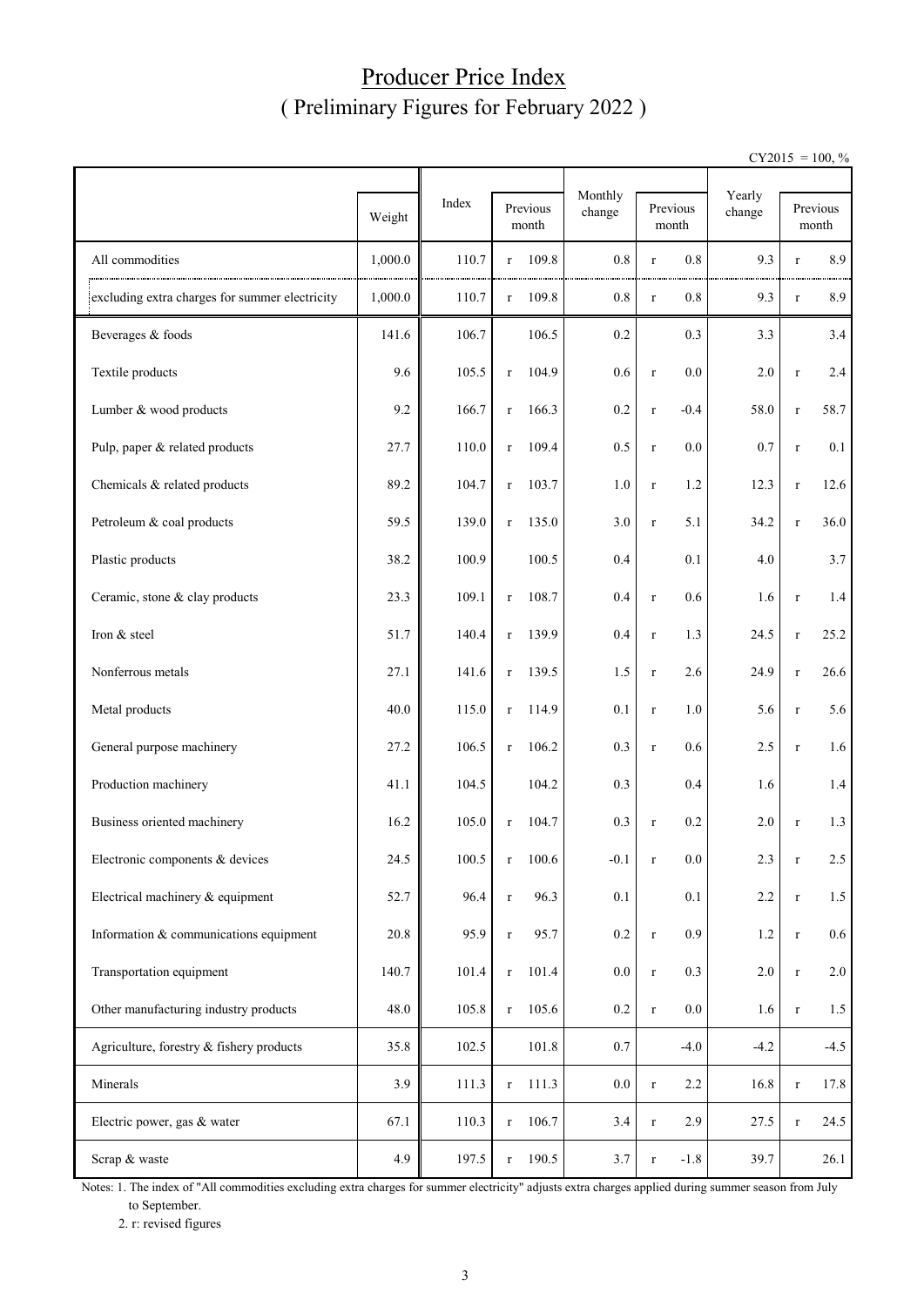## Export Price Index ( Preliminary Figures for February 2022 )

 $CY2015 = 100, \%$ 

|                                                                |         | Index        |                      | Monthly change |                   |        |                               | Yearly change |                   |      |                               |
|----------------------------------------------------------------|---------|--------------|----------------------|----------------|-------------------|--------|-------------------------------|---------------|-------------------|------|-------------------------------|
|                                                                | Weight  | Yen<br>basis | Previous<br>month    | Yen<br>basis   | Previous<br>month |        | Contract<br>currency<br>basis | Yen<br>basis  | Previous<br>month |      | Contract<br>currency<br>basis |
| All commodities                                                | 1,000.0 | 104.6        | r 103.4              | 1.2            | $\mathbf{r}$      | 0.6    | 0.9                           | 12.7          | $\mathbf r$       | 12.8 | 7.5                           |
| Textiles                                                       | 13.8    | 100.7        | $r$ 100.6            | 0.1            | $\mathbf{r}$      | 0.9    | $-0.2$                        | 10.7          | $\mathbf{r}$      | 11.2 | 5.3                           |
| Chemicals & related products                                   | 98.4    | 111.8        | $r$ 108.8            | 2.8            | $\mathbf{r}$      | $-2.2$ | 2.6                           | 23.9          | $\mathbf{r}$      | 25.2 | 16.6                          |
| Metals & related products                                      | 108.5   | 153.1        | $r$ 151.1            | 1.3            | $\mathbf r$       | 0.7    | 1.0                           | 29.0          | $\mathbf{r}$      | 31.2 | 20.1                          |
| General purpose, production $&$<br>business oriented machinery | 189.4   | 100.8        | $r$ 100.3            | 0.5            | $\mathbf{r}$      | 0.7    | 0.4                           | 5.3           | $\mathbf{r}$      | 5.1  | 2.5                           |
| Electric & electronic products                                 | 205.5   | 90.1         | 90.1<br>$\mathbf{r}$ | 0.0            | $\mathbf r$       | 1.3    | $-0.2$                        | 7.6           | $\mathbf{r}$      | 7.8  | 2.8                           |
| Transportation equipment                                       | 285.2   | 97.0         | 96.2<br>$\mathbf{r}$ | 0.8            | $\mathbf r$       | 0.7    | 0.7                           | 6.4           | $\mathbf r$       | 6.4  | 1.9                           |
| Other primary products &<br>manufactured goods                 | 99.2    | 104.5        | $r$ 100.5            | 4.0            | $\mathbf{r}$      | 0.9    | 3.7                           | 21.7          | $\mathbf{r}$      | 19.6 | 15.4                          |

Note: r: revised figures

# Import Price Index ( Preliminary Figures for February 2022 )

 $CY2015 = 100, \%$ 

|                                                              | Index   |              | Monthly change       |              |                   |        | Yearly change                 |              |              |                   |                               |
|--------------------------------------------------------------|---------|--------------|----------------------|--------------|-------------------|--------|-------------------------------|--------------|--------------|-------------------|-------------------------------|
|                                                              | Weight  | Yen<br>basis | Previous<br>month    | Yen<br>basis | Previous<br>month |        | Contract<br>currency<br>basis | Yen<br>basis |              | Previous<br>month | Contract<br>currency<br>basis |
| All commodities                                              | 1,000.0 | 122.2        | r 119.8              | 2.0          | $\mathbf r$       | $-0.3$ | 1.7                           | 34.0         | $\mathbf{r}$ | 37.4              | 25.7                          |
| Beverages & foods and agriculture<br>products for food       | 80.4    | 119.8        | $r$ 117.6            | 1.9          | $\mathbf{r}$      | 2.5    | 1.6                           | 26.2         | $\mathbf{r}$ | 27.0              | 19.3                          |
| Textiles                                                     | 61.3    | 99.6         | 99.4<br>$\mathbf{r}$ | 0.2          | $\mathbf r$       | 0.6    | 0.0                           | 7.2          | $\mathbf{r}$ | 7.7               | 3.6                           |
| Metals & related products                                    | 95.8    | 153.2        | 171.2                | $-10.5$      |                   | 0.4    | $-10.9$                       | 23.7         |              | 47.7              | 14.1                          |
| Lumber & wood products and<br>forest products                | 17.3    | 160.3        | $r$ 159.2            | 0.7          |                   | 0.6    | 0.4                           | 68.0         | $\mathbf{r}$ | 72.5              | 55.9                          |
| Petroleum, coal & natural gas                                | 252.3   | 165.4        | $r$ 150.7            | 9.8          | $\mathbf r$       | $-2.6$ | 9.5                           | 84.8         | $\mathbf{r}$ | 89.8              | 69.3                          |
| Chemicals & related products                                 | 94.7    | 103.9        | $r$ 104.1            | $-0.2$       | $\mathbf{r}$      | $-0.1$ | $-0.5$                        | 18.7         | $\mathbf{r}$ | 19.7              | 13.9                          |
| General purpose, production &<br>business oriented machinery | 68.1    | 103.8        | $r$ 103.1            | 0.7          | $\mathbf r$       | $-0.7$ | 0.5                           | 10.0         | $\mathbf{r}$ | 10.4              | 4.7                           |
| Electric & electronic products                               | 196.6   | 85.2         | 85.0<br>$\mathbf{r}$ | 0.2          | $\mathbf r$       | 0.7    | 0.1                           | 14.5         | $\mathbf{r}$ | 15.6              | 8.0                           |
| Transportation equipment                                     | 49.5    | 105.0        | $r$ 104.5            | 0.5          | $\mathbf{r}$      | 1.9    | 0.3                           | 8.1          | $\mathbf{r}$ | 8.7               | 3.8                           |
| Other primary products &<br>manufactured goods               | 84.0    | 99.9         | 99.3<br>$\mathbf{r}$ | 0.6          |                   | 1.3    | 0.3                           | 9.5          | $\mathbf{r}$ | 10.8              | 2.8                           |

Note: r: revised figures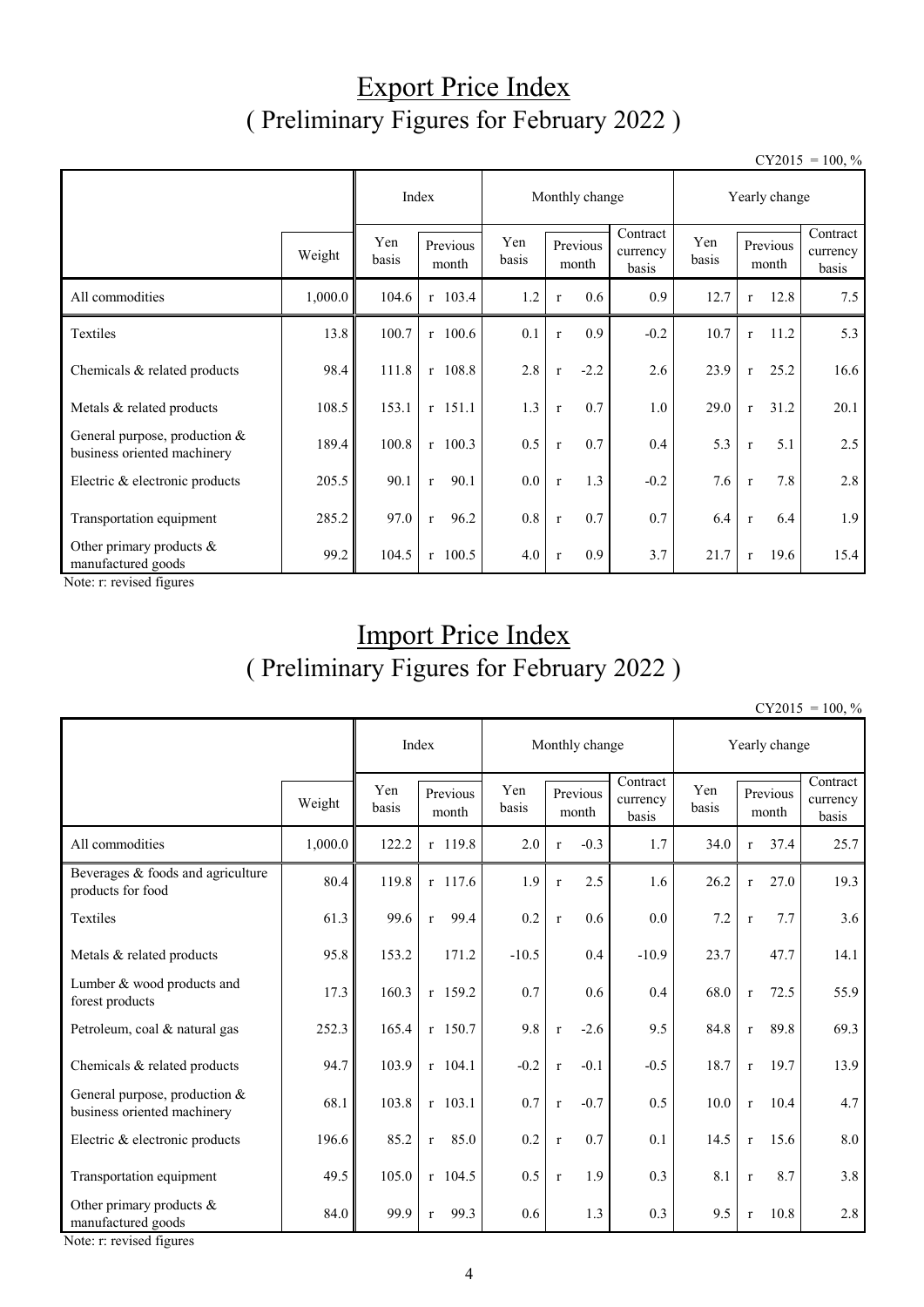# Index by Stage of Demand and Use ( Preliminary Figures for February 2022 )

|             |                           |           |       |         |                     |                  | $CY2015 = 100, \%$ |
|-------------|---------------------------|-----------|-------|---------|---------------------|------------------|--------------------|
|             |                           |           | Index | Monthly |                     | Yearly           |                    |
|             |                           | Weight    |       | change  | Previous month      | change           | Previous month     |
|             | Domestic demand products  | 1,000.000 | 112.3 | 1.1     | 0.5<br>r            | 15.1             | 15.6               |
|             | Domestic goods            | 744.660   | 108.9 | 0.7     | 0.8                 | 9.2              | 9.0                |
|             | Imports                   | 255.340   | 122.2 | 2.0     | $-0.3$              | 34.0             | 37.4               |
|             | Raw materials             | 100.163   | 149.4 | 3.2     | $-1.4$              | 50.9             | 56.4               |
|             | Domestic goods            | 26.060    | 115.4 | 1.2     | $-2.3$<br>r         | 5.9              | 3.6<br>1r          |
|             | Imports                   | 74.103    | 161.4 | 3.7     | $-1.1$              | 69.0             | 79.9<br>1r         |
|             | Intermediate materials    | 535.481   | 114.3 | 1.0     | 1.3                 | $15.6 \text{ r}$ | 15.7               |
|             | Domestic goods            | 448.097   | 113.2 | 1.0     | 1.4                 | 13.4             | 13.2               |
|             | Imports                   | 87.384    | 120.3 | 1.4     | 0.3                 | 27.0             | 29.6               |
| Final goods |                           | 364.356   | 99.1  | 0.3     | 0.2                 | 4.1              | 4.3                |
|             | Domestic goods            | 270.503   | 101.3 | 0.4     | 0.3                 | 2.5              | 2.3                |
|             | Imports                   | 93.853    | 92.9  | 0.2     | $-0.1$<br>r         | 9.8              | 10.8<br>1r         |
|             | Capital goods             | 112.246   | 100.7 | 0.1     | 0.4                 | 4.1              | 4.1                |
|             | Domestic goods            | 87.827    | 102.0 | 0.2     | 0.5                 | 2.0              | 1.6                |
|             | Imports                   | 24.419    | 96.4  | 0.3     | $-0.2$              | 13.7             | 14.7               |
|             | Consumer goods            | 252.110   | 98.4  | 0.4     | 0.1                 | 4.1              | 4.4                |
|             | Domestic goods            | 182.676   | 100.9 | 0.5     | 0.1<br>r            | 2.6              | 2.7<br>-l r        |
|             | Imports                   | 69.434    | 91.7  | 0.2     | 0.0<br>$\mathbf{r}$ | 8.5              | 9.4                |
|             | Durable consumer goods    | 67.121    | 89.5  | 0.2     | 0.2                 | 3.2              | 3.2                |
|             | Domestic goods            | 42.200    | 95.9  | 0.1     | 0.1                 | 0.8              | 0.5                |
|             | Imports                   | 24.921    | 78.7  | 0.4     | 0.8<br>r            | 8.6              | 9.5<br>-lr         |
|             | Nondurable consumer goods | 184.989   | 101.6 | 0.5     | 0.0<br>$\mathbf{r}$ | 4.4              | 4.7                |
|             | Domestic goods            | 140.476   | 102.5 | 0.7     | 0.1                 | 3.2              | 3.4                |
|             | Imports                   | 44.513    | 98.9  | $0.0\,$ | $-0.3$<br>r         | 8.3              | 9.5<br>r           |

Notes: 1. These indexes are compiled by reclassifying the "Producer Price Index excluding the consumption tax," "Export Price Index" and "Import Price Index" in terms of commodities' stage of demand or use of goods.

2. r: revised figures

#### (Index by Stage of Demand and Use)

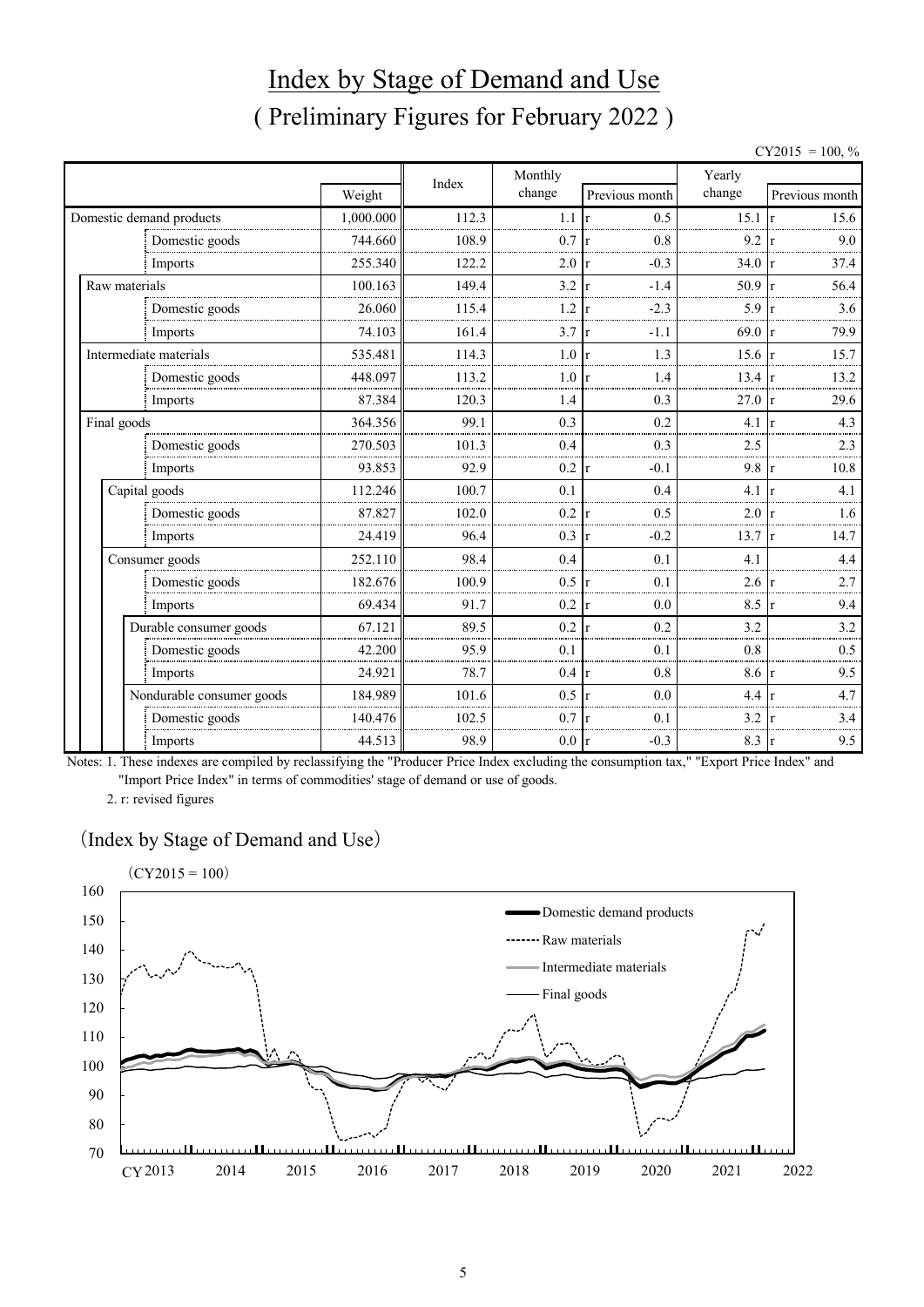# Producer Price Index using Chain-weighted Index Formula ( Preliminary Figures for February 2022 )

 $CY2015 = 100, \%$ 

|                                                |         |       | Monthly |                       | Yearly |              |                   |
|------------------------------------------------|---------|-------|---------|-----------------------|--------|--------------|-------------------|
|                                                | Weight  | Index | change  | Previous<br>month     | change |              | Previous<br>month |
| All commodities                                | 1,000.0 | 110.2 | 0.7     | 0.6<br>$\mathbf r$    | 8.9    | r            | 8.7               |
| excluding extra charges for summer electricity | 1,000.0 | 110.2 | 0.7     | 0.6<br>$\bf r$        | 8.9    | $\bf r$      | 8.7               |
| Beverages & foods                              | 141.3   | 105.8 | 0.2     | 0.2<br>$\mathbf r$    | 3.0    | $\bf r$      | 3.1               |
| Textile products                               | 8.9     | 105.1 | 0.5     | 0.0<br>$\mathbf r$    | 1.8    |              | 2.1               |
| Lumber & wood products                         | 10.0    | 165.7 | 0.4     | 0.1<br>$\mathbf r$    | 57.4   | $\bf r$      | 57.8              |
| Pulp, paper & related products                 | 27.8    | 109.4 | 0.6     | $-0.1$<br>$\mathbf r$ | 0.6    | $\bf r$      | $0.0\,$           |
| Chemicals & related products                   | 84.9    | 102.6 | 0.7     | 1.0<br>$\mathbf r$    | 10.7   | $\bf r$      | 11.2              |
| Petroleum & coal products                      | 57.6    | 141.8 | 3.1     | 4.9<br>$\bf r$        | 35.2   | $\bf r$      | 36.7              |
| Plastic products                               | 41.0    | 100.8 | 0.3     | 0.1<br>$\mathbf r$    | 4.8    |              | 4.6               |
| Ceramic, stone & clay products                 | 23.2    | 108.6 | 0.3     | 0.6<br>$\mathbf r$    | 1.5    | $\bf r$      | 1.3               |
| Iron & steel                                   | 52.8    | 139.7 | 0.3     | 1.3<br>$\bf r$        | 24.1   | $\bf r$      | 25.0              |
| Nonferrous metals                              | 27.3    | 141.8 | 1.6     | 2.5                   | 24.2   |              | 25.4              |
| Metal products                                 | 43.6    | 114.5 | 0.1     | 0.9<br>$\bf r$        | 5.4    | $\bf r$      | 5.3               |
| General purpose machinery                      | 33.3    | 106.3 | 0.3     | 0.7<br>$\mathbf r$    | 2.3    | $\bf r$      | 1.4               |
| Production machinery                           | 46.4    | 104.3 | 0.4     | 0.3<br>$\mathbf r$    | 1.6    | $\bf r$      | 1.2               |
| Business oriented machinery                    | 14.5    | 103.1 | 0.1     | $-0.2$<br>$\mathbf r$ | 1.4    |              | $0.8\,$           |
| Electronic components & devices                | 20.0    | 101.8 | $-0.1$  | $-0.4$<br>$\mathbf r$ | 1.7    | $\bf r$      | 1.9               |
| Electrical machinery & equipment               | 52.2    | 96.2  | 0.1     | 0.0                   | 2.3    | $\bf r$      | 1.5               |
| Information & communications equipment         | 18.1    | 95.2  | 0.2     | 0.6<br>$\bf r$        | 0.6    | $\mathbf{r}$ | 0.1               |
| Transportation equipment                       | 149.0   | 100.7 | $0.0\,$ | 0.3<br>$\mathbf r$    | 1.7    | $\bf r$      | 1.7               |
| Other manufacturing industry products          | 44.4    | 105.2 | 0.3     | $-0.1$<br>$\mathbf r$ | 1.5    |              | $1.4\,$           |
| Agriculture, forestry & fishery products       | 36.1    | 102.5 | $0.6\,$ | $-3.6$                | $-4.6$ |              | $-4.7$            |
| Minerals                                       | 3.6     | 115.0 | $0.0\,$ | 2.0<br>$\mathbf r$    | 21.1   | $\bf r$      | 22.6              |
| Electric power, gas & water                    | 58.7    | 111.8 | 3.4     | 2.9<br>$\bf r$        | 29.2   | $\bf r$      | 26.6              |
| Scrap & waste                                  | 5.3     | 196.7 | 3.2     | $-1.4$<br>$\mathbf r$ | 37.4   | $\bf r$      | 25.5              |

Notes: 1. The index of "All commodities excluding extra charges for summer electricity" adjusts extra charges applied during summer season from July to September.

2. The indexes are based on the year 2019 weights.

3. r: revised figures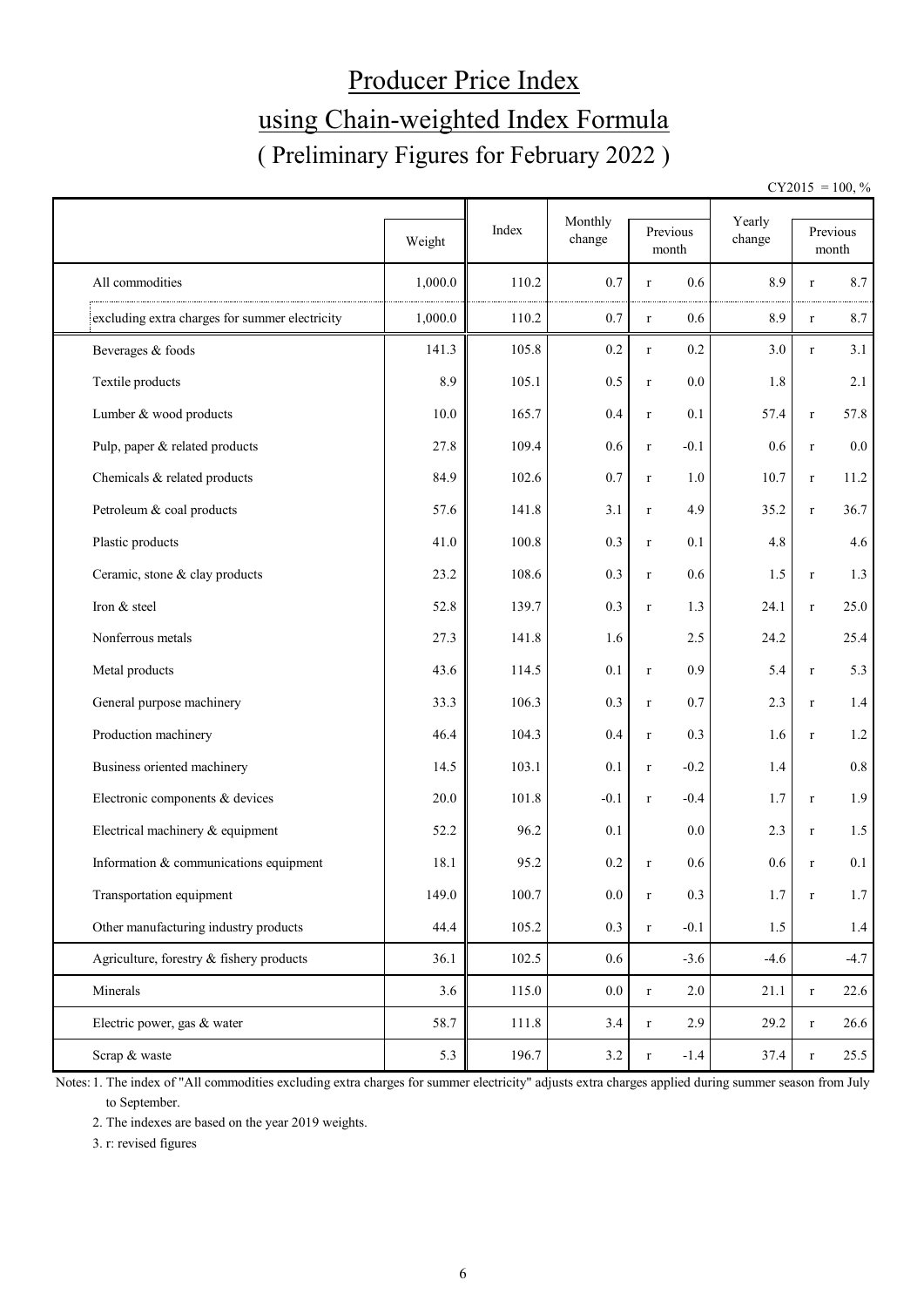## Corporate Goods Price Index Time Series Data

|           |                |                 |                                                      |                  |                                           |                                  |                                                          |                                |                                  |                  |                                           |                 |                                  |                  | $CY2015 = 100, \%$                        |
|-----------|----------------|-----------------|------------------------------------------------------|------------------|-------------------------------------------|----------------------------------|----------------------------------------------------------|--------------------------------|----------------------------------|------------------|-------------------------------------------|-----------------|----------------------------------|------------------|-------------------------------------------|
|           |                |                 | Producer Price Index                                 |                  |                                           |                                  |                                                          |                                | <b>Export Price Index</b>        |                  |                                           |                 |                                  |                  |                                           |
|           |                | All commodities |                                                      |                  |                                           |                                  | (Reference)<br>excluding extra<br>charges for summer     | All commodities<br>(yen basis) |                                  |                  |                                           | All commodities | (contract currency basis)        |                  |                                           |
|           |                |                 | Monthly<br>(Quarterly)<br>change                     | Yearly<br>change | Change<br>from three<br>months<br>earlier | Monthly<br>(Quarterly)<br>change | electricity<br>Change<br>from three<br>months<br>earlier |                                | Monthly<br>(Quarterly)<br>change | Yearly<br>change | Change<br>from three<br>months<br>earlier |                 | Monthly<br>(Quarterly)<br>change | Yearly<br>change | Change<br>from three<br>months<br>earlier |
| <b>CY</b> | 2019           | 101.5           | $\overline{\phantom{0}}$                             | 0.2              | $\overline{\phantom{0}}$                  |                                  |                                                          | 93.1                           | $\overline{\phantom{0}}$         | $-3.8$           | —                                         | 99.5            | $\overline{\phantom{0}}$         | $-2.6$           |                                           |
|           | 2020           | 100.3           | $\overline{\phantom{0}}$                             | $-1.2$           |                                           |                                  |                                                          | 90.2                           | $\overline{\phantom{0}}$         | $-3.1$           | $\overline{\phantom{0}}$                  | 97.4            | $\overline{\phantom{0}}$         | $-2.1$           |                                           |
|           | 2021           | 105.1           | $\overline{\phantom{0}}$                             | 4.8              |                                           |                                  |                                                          | 98.6                           | $\overline{\phantom{0}}$         | 9.3              | —                                         | 104.4           | $\overline{\phantom{0}}$         | 7.2              |                                           |
| <b>FY</b> | 2018           | 101.5           | $\overline{\phantom{0}}$                             | 2.2              |                                           | —                                |                                                          | 96.4                           | -                                | 0.8              | —                                         | 101.7           | $\overline{\phantom{0}}$         | 0.9              | —                                         |
|           | 2019<br>2020   | 101.6<br>100.2  | $\overline{\phantom{0}}$<br>$\overline{\phantom{0}}$ | 0.1<br>$-1.4$    | —                                         | -                                | $\overline{\phantom{0}}$                                 | 92.4<br>90.6                   | -<br>$\overline{\phantom{0}}$    | $-4.1$<br>$-1.9$ | -<br>$\overline{\phantom{0}}$             | 99.0<br>98.1    | —<br>—                           | $-2.7$<br>$-0.9$ | —                                         |
| 2021/     | Q1             | 101.5           | 1.6                                                  | $-0.3$           | $\overline{\phantom{0}}$                  | 1.6                              |                                                          | 93.3                           | 3.4                              | 1.7              | $\overline{\phantom{0}}$                  | 100.7           | 2.4                              | 2.4              | —<br>$\overline{\phantom{0}}$             |
|           | Q2             | 104.0           | 2.5                                                  | 4.6              |                                           | 2.5                              | $\overline{\phantom{0}}$                                 | 98.2                           | 5.3                              | 10.5             | —                                         | 104.0           | 3.3                              | 8.3              | —                                         |
|           | Q <sub>3</sub> | 106.3           | 2.2                                                  | 6.1              | —                                         | 1.9                              | $\overline{\phantom{0}}$                                 | 99.9                           | 1.7                              | 11.2             | —                                         | 105.7           | 1.6                              | 8.9              |                                           |
|           | O <sub>4</sub> | 108.7           | 2.3                                                  | 8.8              |                                           | 2.5                              |                                                          | 103.1                          | 3.2                              | 14.3             |                                           | 107.2           | 1.4                              | 9.1              |                                           |
| 2021/     | Jan.           | 100.8           | 0.6                                                  | $-1.5$           | 1.0                                       | 0.6                              | 1.0                                                      | 91.7                           | 1.1                              | $-0.7$           | 2.0                                       | 100.1           | 1.1                              | 1.6              | 2.5                                       |
|           | Feb.           | 101.3           | 0.5                                                  | $-0.6$           | 1.6                                       | 0.5                              | 1.6                                                      | 92.8                           | 1.2                              | 0.3              | 3.1                                       | 100.5           | 0.4                              | 1.9              | 2.3                                       |
|           | Mar.           | 102.3           | 1.0                                                  | 1.2              | 2.1                                       | 1.0                              | 2.1                                                      | 95.4                           | 2.8                              | 5.5              | 5.2                                       | 101.6           | 1.1                              | 3.9              | 2.6                                       |
|           | Apr.           | 103.2           | 0.9                                                  | 3.7              | 2.4                                       | 0.9                              | 2.4                                                      | 97.1                           | 1.8                              | 8.5              | 5.9                                       | 103.1           | 1.5                              | 6.7              | 3.0                                       |
|           | May            | 103.9           | 0.7                                                  | 4.9              | 2.6                                       | 0.7                              | 2.6                                                      | 98.3                           | 1.2                              | 11.3             | 5.9                                       | 104.1           | 1.0                              | 8.9              | 3.6                                       |
|           | June           | 104.8           | 0.9                                                  | 5.2              | 2.4                                       | 0.9                              | 2.4                                                      | 99.1                           | 0.8                              | 11.3             | 3.9                                       | 104.7           | 0.6                              | 9.2              | 3.1                                       |
|           | July           | 106.0           | 1.1                                                  | 5.8              | 2.7                                       | 1.0                              | 2.5                                                      | 99.9                           | 0.8                              | 11.6             | 2.9                                       | 105.6           | 0.9                              | 9.2              | 2.4                                       |
|           | Aug.           | 106.2           | 0.2                                                  | 5.9              | 2.2                                       | 0.1                              | 1.9                                                      | 99.7                           | $-0.2$                           | 11.0             | 1.4                                       | 105.7           | 0.1                              | 8.7              | 1.5                                       |
|           | Sep.           | 106.6           | 0.4                                                  | 6.5              | 1.7                                       | 0.5                              | 1.5                                                      | 100.1                          | 0.4                              | 11.2             | 1.0                                       | 105.9           | 0.2                              | 8.6              | 1.1                                       |
|           | Oct.           | 108.2           | 1.5                                                  | 8.4              | 2.1                                       | 1.7                              | 2.3                                                      | 102.7                          | 2.6                              | 14.2             | 2.8                                       | 107.0           | 1.0                              | 9.5              | 1.3                                       |
|           | Nov.           | 108.9           | 0.6                                                  | 9.2              | 2.5                                       | 0.6                              | 2.8                                                      | 103.8                          | 1.1                              | 15.3             | 4.1                                       | 107.7           | 0.7                              | 9.7              | 1.9                                       |
|           | Dec.           | 108.9           | 0.0                                                  | 8.7              | 2.2                                       | 0.0                              | 2.3                                                      | 102.8                          | $-1.0$                           | 13.3             | 2.7                                       | 107.0           | $-0.6$                           | 8.1              | 1.0                                       |
| 2022/     | Jan.           | 109.8           | 0.8                                                  | 8.9              | 1.5                                       | 0.8                              | 1.5                                                      | 103.4                          | 0.6                              | 12.8             | 0.7                                       | 107.0           | 0.0                              | 6.9              | 0.0                                       |
|           | Feb.           | 110.7           | 0.8                                                  | 9.3              | 1.7                                       | 0.8                              | 1.7                                                      | 104.6                          | 1.2                              | 12.7             | 0.8                                       | 108.0           | 0.9                              | 7.5              | 0.3                                       |

|           |                |                                | Import Price Index               |                  |                                           |                 |                                  |                  |                                           | Foreign                                      |
|-----------|----------------|--------------------------------|----------------------------------|------------------|-------------------------------------------|-----------------|----------------------------------|------------------|-------------------------------------------|----------------------------------------------|
|           |                | All commodities<br>(yen basis) |                                  |                  |                                           | All commodities | (contract currency basis)        |                  |                                           | exchange<br>rate<br>$\sqrt{\frac{2}{\pi}}$   |
|           |                |                                | Monthly<br>(Quarterly)<br>change | Yearly<br>change | Change<br>from three<br>months<br>earlier |                 | Monthly<br>(Quarterly)<br>change | Yearly<br>change | Change<br>from three<br>months<br>earlier | Monthly<br>(Quarterly)<br>(Yearly)<br>change |
| <b>CY</b> | 2019           | 94.4                           |                                  | $-5.3$           |                                           | 102.2           |                                  | $-4.2$           |                                           | $-1.2$                                       |
|           | 2020           | 84.7                           |                                  | $-10.3$          |                                           | 92.8            |                                  | $-9.2$           |                                           | $-2.1$                                       |
|           | 2021           | 104.0                          |                                  | 22.8             |                                           | 111.6           |                                  | 20.3             |                                           | $2.8\,$                                      |
| FY        | 2018           | 99.7                           |                                  | 6.5              |                                           | 106.4           |                                  | 6.6              |                                           | 0.1                                          |
|           | 2019           | 93.6                           |                                  | $-6.1$           |                                           | 101.6           |                                  | $-4.5$           |                                           | $-2.0$                                       |
|           | 2020           | 84.3                           |                                  | $-9.9$           |                                           | 92.8            |                                  | $-8.7$           |                                           | $-2.5$                                       |
| 2021/     | Q1             | 91.1                           | 9.6                              | $-1.6$           |                                           | 100.3           | 8.8                              | 0.0              |                                           | 1.3                                          |
|           | Q <sub>2</sub> | 99.8                           | 9.5                              | 23.2             |                                           | 107.4           | 7.1                              | 21.6             |                                           | 3.4                                          |
|           | Q <sub>3</sub> | 106.9                          | 7.1                              | 30.2             |                                           | 114.8           | 6.9                              | 27.3             |                                           | 0.6                                          |
|           | O <sub>4</sub> | $118.1\,$                      | 10.5                             | 42.1             |                                           | 123.8           | 7.8                              | 34.3             |                                           | 3.3                                          |
| 2021/     | Jan.           | 87.2                           | 3.4                              | $-7.2$           | 6.1                                       | 97.4            | 3.6                              | $-4.1$           | 7.3                                       | $-0.1$                                       |
|           | Feb.           | 91.2                           | 4.6                              | $-3.1$           | 10.3                                      | 100.9           | 3.6                              | $-0.4$           | 9.8                                       | 1.6                                          |
|           | Mar.           | 94.8                           | 3.9                              | 5.8              | 12.5                                      | 102.6           | 1.7                              | 4.6              | 9.1                                       | 3.1                                          |
|           | Apr.           | 97.3                           | 2.6                              | 15.4             | 11.6                                      | 105.0           | 2.3                              | 14.4             | 7.8                                       | 0.5                                          |
|           | May            | 99.7                           | 2.5                              | 26.0             | 9.3                                       | 107.5           | 2.4                              | 24.4             | 6.5                                       | 0.1                                          |
|           | June           | 102.4                          | 2.7                              | 28.6             | 8.0                                       | 109.7           | 2.0                              | 26.4             | 6.9                                       | 0.9                                          |
|           | July           | 104.7                          | 2.2                              | 28.6             | 7.6                                       | 112.2           | 2.3                              | 25.9             | 6.9                                       | 0.2                                          |
|           | Aug.           | 107.2                          | 2.4                              | 30.1             | 7.5                                       | 115.3           | 2.8                              | 27.3             | 7.3                                       | $-0.4$                                       |
|           | Sep.           | 108.9                          | 1.6                              | 32.2             | 6.3                                       | 116.9           | 1.4                              | 28.7             | 6.6                                       | 0.3                                          |
|           | Oct.           | 113.9                          | 4.6                              | 38.6             | 8.8                                       | 119.8           | 2.5                              | 31.9             | 6.8                                       | 2.7                                          |
|           | Nov.           | 120.2                          | 5.5                              | 45.3             | 12.1                                      | 125.7           | 4.9                              | 36.8             | 9.0                                       | 0.9                                          |
|           | Dec.           | 120.2                          | 0.0                              | 42.6             | 10.4                                      | 126.0           | 0.2                              | 34.0             | 7.8                                       | $-0.2$                                       |
| 2022/     | Jan.           | 119.8                          | $-0.3$                           | 37.4             | 5.2                                       | 124.7           | $-1.0$                           | 28.0             | 4.1                                       | 0.9                                          |
|           | Feb.           | 122.2                          | 2.0                              | 34.0             | 1.7                                       | 126.8           | 1.7                              | 25.7             | 0.9                                       | 0.3                                          |

 $CY2015 = 100, \%$ 

Note: A negative change in the "Foreign exchange rate" indicates an appreciation of the yen.